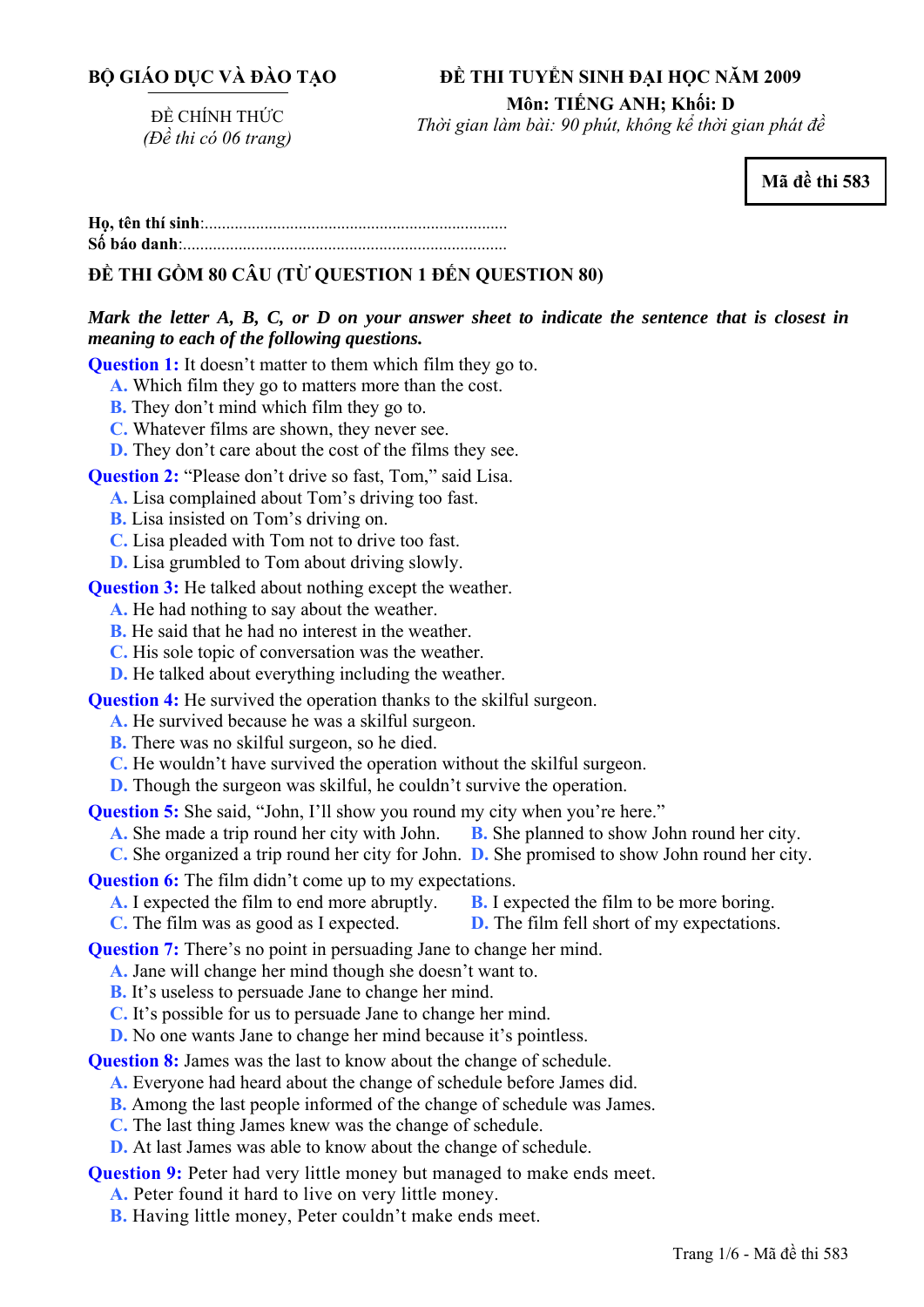**C.** Peter could hardly live on little money.

**D.** Peter got by on very little money.

**Question 10:** "Why don't you reply to the President's offer right now?" said Mary to her husband.

**A.** Mary wondered why her husband didn't reply to the President's offer then.

**B.** Mary suggested that her husband should reply to the President's offer without delay.

**C.** Mary ordered her husband to reply to the President's offer right now.

**D.** Mary told her husband why he didn't reply to the President's offer then.

# *Mark the letter A, B, C, or D on your answer sheet to indicate the correct answer to each of the following questions.*

**Question 11:** – "Mum, I've got 600 on the TOEFL test."

 $-$ **A.** Good job! **B.** You are right. **C.** Good way! **D.** Oh, hard luck! **Question 12:** My mother told me to  $\qquad$  for an electrician when her fan was out of order. **A.** send **B.** write **C.** turn **D.** rent **Question 13:** Through an \_\_\_\_\_\_, your letter was left unanswered. **A.** oversight **B.** overcharge **C.** overtone **D.** overtime **Question 14:** "How many times have I told you  $\frac{C}{C}$ , not to play  $\frac{D}{D}$ . **A.** not to have played **B.** not playing **C.** not to play **D.** do not play **Question 15:** He \_\_\_\_\_\_\_ to the doctor after the accident, but he continued to play instead. **A.** must have gone **B.** didn't have to go **C.** should have gone **D.** couldn't go **Question 16:** The United States consists of fifty states, has its own government. **A.** each of that **B.** they each **C.** hence each **D.** each of which **Question 17:** "Don't worry. I have tire at the back of my car." **A.** other **B.** others **C.** the other **D.** another **Question 18:** There was nothing they could do leave the car at the roadside where it had broken down. **A.** unless **B.** than **C.** but **D.** instead of **Question 19:** Lora: "Your new blouse looks gorgeous, Helen!" Helen: " **A.** You can say that again **B.** Thanks, I bought it at Macy's **C.** It's up to you **D.** I'd rather not **Question 20:** Only when you grow up \_\_\_\_\_\_ the truth. **A.** will you know **B.** you will know **C.** do you know **D.** you know **Question 21:** – "Don't fail to send your parents my regards."  $-\frac{a}{\sqrt{a}}$ **A.** Good idea, thanks **B.** It's my pleasure **C.** You're welcome **D.** Thanks, I will **Question 22:** "This library card will give you free access \_\_\_\_\_\_\_ the Internet eight hours a day." **A.** to **B.** in **C.** from **D.** on **Question 23:** – "Should we bring a lot of money on the trip?" – "Yes. \_\_\_\_\_\_ we decide to stay longer." **A.** Because **B.** So that **C.** Though **D.** In case **Question 24:**  $\frac{\text{A}}{\text{A}}$  he arrived at the bus stop when the bus came.<br> **A.** No sooner had **B.** Not until had **C.** No longer has **A.** No sooner had **B.** Not until had **C.** No longer has **D.** Hardly had **Question 25:** John: "Do you think that we should use public transportation to protect our environment?" Laura: "<br>
" **A.** Well, that's very surprising. **B.** Of course not. You bet! **C.** Yes, it's an absurd idea. **D.** There's no doubt about it. **Question 26:** Susan's doctor insists for a few days. **A.** her resting **B.** that she is resting **C.** that she rest **D.** her to rest Trang 2/6 - Mã đề thi 583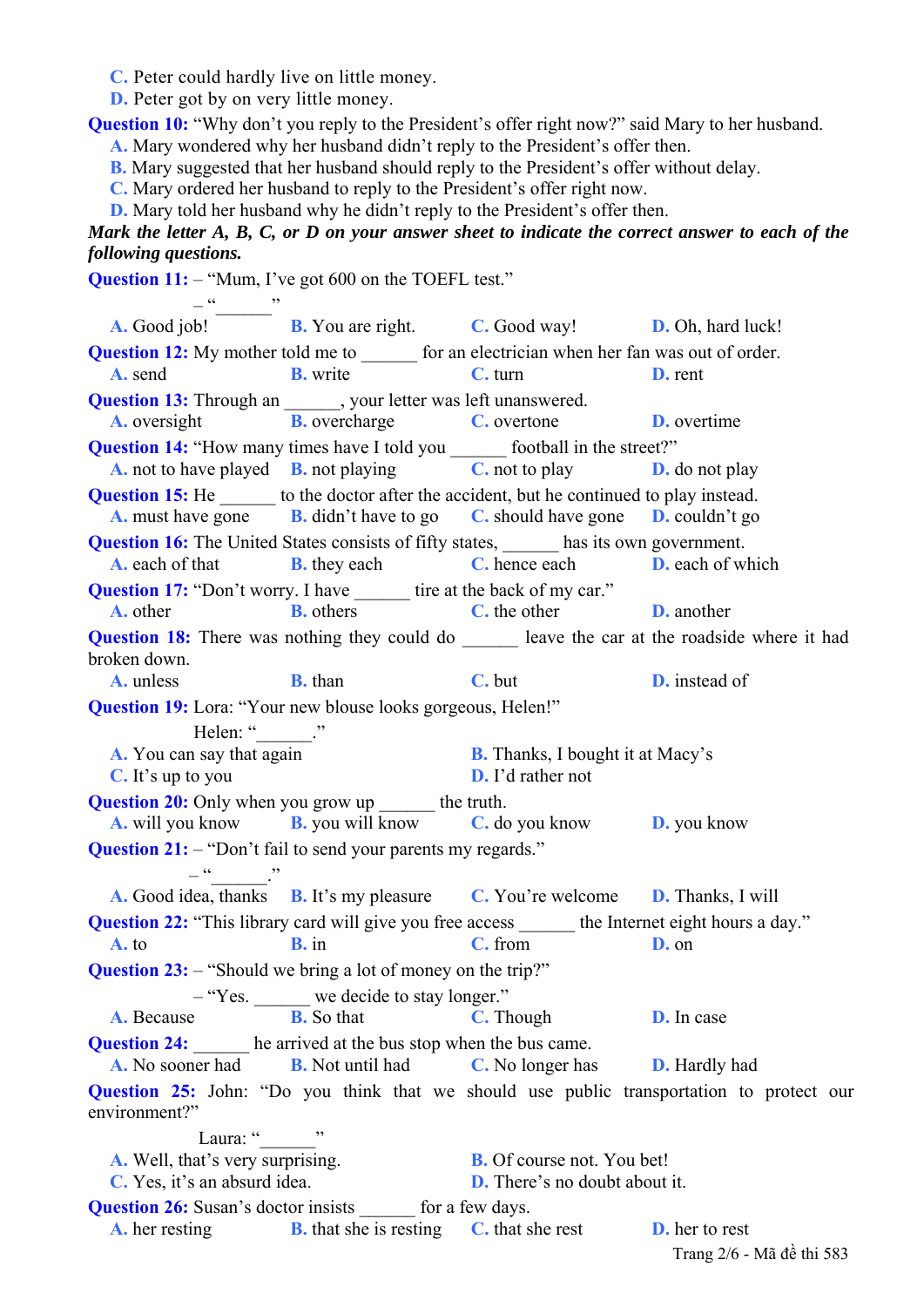**Question 27:** "I'd rather you home now." **A.** went **B.** go **C.** gone **D.** going **Question 28:** "Please, will you just tidy your room, and stop excuses!" **A.** taking **B.** having **C.** doing **D.** making **Question 29:** John paid \$2 for his meal, he had thought it would cost. **A.** not so much as **B.** not so many as **C.** not as much **D.** less as **Question 30:** Jane law for four years now at Harvard. **A.** studies **B.** studied **C.** has been studying **D.** is studying **Question 31:** – "How do you like your steak done?"  $-\frac{1}{\text{m}}$   $\frac{1}{\text{B}}$ . Well done **A.** Very much **B.** Well done **C.** I don't like it much **D.** Very little **Question 32:** The kitchen dirty because she has just cleaned it. **A.** may be **B.** should be **C.** can't be **D.** mustn't be **Question 33:** She had to hand in her notice advance when she decided to leave the job. **A.** in **B.** with **C.** from **D.** to **Question 34:** We couldn't fly because all the tickets had been sold out. **A.** economic **B.** economy **C.** economical **D.** economics **Question 35:** There should be an international law against **A.** afforestation **B.** forestry **C.** reforestation **D.** deforestation **Question 36:** They didn't find in a foreign country. **A.** it easy live **B.** easy to live **C.** it easy to live **D.** it to live easy **Question 37:** The forecast has revealed that the world's reserves of fossil fuel will have by 2015. **A.** used off **B.** taken over **C.** run out **D.** caught up **Question 38:** I won't change my mind \_\_\_\_\_\_ what you say. **A.** whether **B.** no matter **C.** because **D.** although **Question 39:** It is very important for a firm or a company to keep the changes in the market. **A.** touch with **B.** up with **C.** track about **D.** pace of **Question 40:** "Buy me a newspaper on your way back, **A.** do you **B.** can't you **C.** don't you **D.** will you

# *Read the following passage and mark the letter A, B, C, or D on your answer sheet to indicate the correct answer to each of the questions from 41 to 50.*

Very few people in the modern world obtain their food supply by hunting and gathering in the natural environment surrounding their homes. This method of harvesting from nature's provision is the oldest known subsistence strategy and has been practised for at least the last two million years. It was, indeed, the only way to obtain food until rudimentary farming and the **domestication** of wild animals were introduced about 10,000 years ago.

Because hunter-gatherers have fared poorly in comparison with their agricultural cousins, their numbers have dwindled, and they have been forced to live in **marginal** environments, such as deserts and arctic wastelands. In higher latitudes, the shorter growing seasons have restricted the availability of plant life. Such **conditions** have caused a greater dependence on hunting, and on fishing along the coasts and waterways. The abundance of vegetation in the lower latitudes of the tropics, on the other hand, has provided a greater opportunity for gathering a variety of plants. In short, the environmental differences have restricted the diet and have limited possibilities for the development of subsistence societies.

Contemporary hunter-gatherers may help us understand our prehistoric ancestors. We know from the observation of modern hunter-gatherers in both Africa and Alaska that a society based on hunting and gathering must be very mobile. While the entire community camps in a central location, a smaller party harvests the food within a reasonable distance from the camp. When the food in the area has become exhausted, the community moves on to exploit another site. We also notice seasonal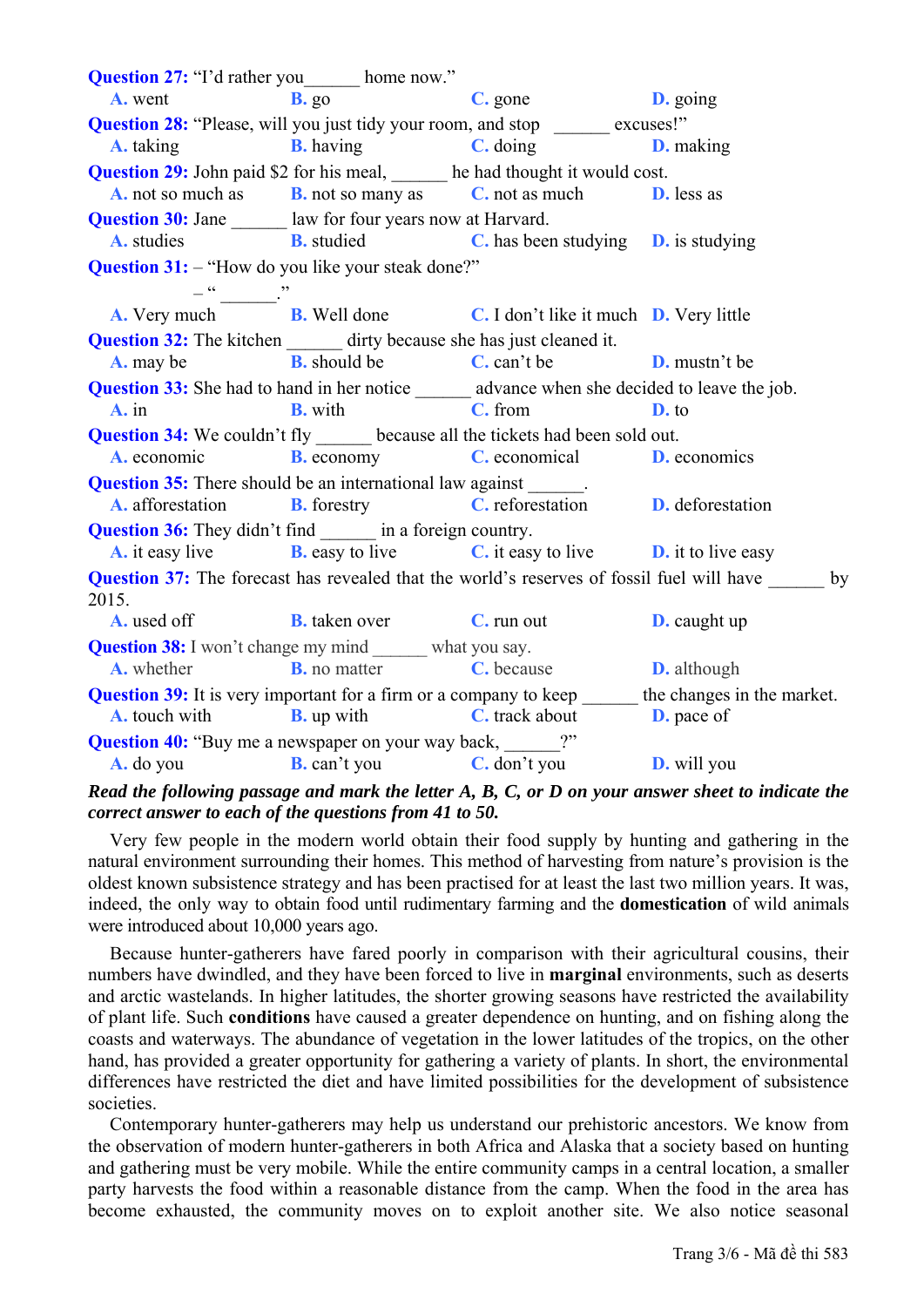migration patterns evolving for most hunter-gatherers, along with a strict division of labor between the sexes. These patterns of behavior may be similar to those practised by mankind during the Paleolithic Period.

**Question 41:** The word "**domestication**" in the first paragraph mostly means

- **A.** teaching animals to do a particular job or activity in the home
- **B.** hatching and raising new species of wild animals in the home
- **C.** making wild animals used to living with and working for humans
- **D.** adapting animals to suit a new working environment

**Question 42:** According to the passage, subsistence societies depend mainly on

- **A.** agricultural products **B.** hunter-gatherers' tools
	- **C.** nature's provision **D.** farming methods
- **Question 43:** The word "**marginal**" in the second paragraph is closest in meaning to " **A.** suburban **B.** abandoned **C.** forgotten **D.** disadvantaged

**Question 44:** In the lower latitudes of the tropics, hunter-gatherers

- **A.** have better food gathering from nature **B.** can free themselves from hunting
- **C.** harvest shorter seasonal crops **D.** live along the coasts and waterways for fishing
- **Question 45:** According to the passage, studies of contemporary subsistence societies can provide a
	- **A.** broader vision of prehistoric natural environments
	- **B.** deeper insight into the dry-land farming

 $\mathcal{L}_\mathrm{max}$ 

 $\mathcal{L}_\mathrm{max}$ 

- **C.** further understanding of modern subsistence societies
- **D.** further understanding of prehistoric times

**Question 46:** The word "**conditions**" in the second paragraph refers to

- **A.** the environments where it is not favorable for vegetation to grow
- **B.** the situations in which hunter-gatherers hardly find anything to eat
- **C.** the places where plenty of animals and fish can be found
- **D.** the situations in which hunter-gatherers can grow some crops

**Question 47:** A typical feature of both modern and prehistoric hunter-gatherers is that

- **A.** they don't have a strong sense of community
- **B.** they live in the forests for all their life
- **C.** they don't have a healthy and balanced diet
- **D.** they often change their living places

**Question 48:** According to the passage, which of the following is NOT mentioned?

- **A.** Hunting or fishing develops where there are no or short growing seasons.
- **B.** The environmental differences produce no effect on subsistence societies.
- **C.** Harvesting from the natural environment had existed long before farming was taken up.
- **D.** The number of hunter-gatherers decreases where farming is convenient.

**Question 49:** According to the author, most contemporary and prehistoric hunter-gatherers share

- **A.** only the way of duty division **B.** some patterns of behavior
- 
- 
- **C.** some restricted daily rules **D.** some methods of production

**Question 50:** Which of the following would serve as the best title of the passage?

- A. Hunter-gatherers: Always on the Move **B.** Hunter-gatherers and Subsistence Societies
- 
- **C.** A Brief History of Subsistence Farming **D.** Evolution of Humans' Farming Methods

#### *Read the following passage and mark the letter A, B, C, or D on your answer sheet to indicate the correct answer to each of the questions from 51 to 60.*

Probably the most famous film commenting on the twentieth-century technology is *Modern Times,* made in 1936. Charlie Chaplin was motivated to make the film by a reporter who, while interviewing him, happened to describe the working conditions in industrial Detroit. Chaplin was told that healthy young farm boys were lured to the city to work on automotive assembly lines. Within four or five years, these young men's health was destroyed by the stress of work in the factories.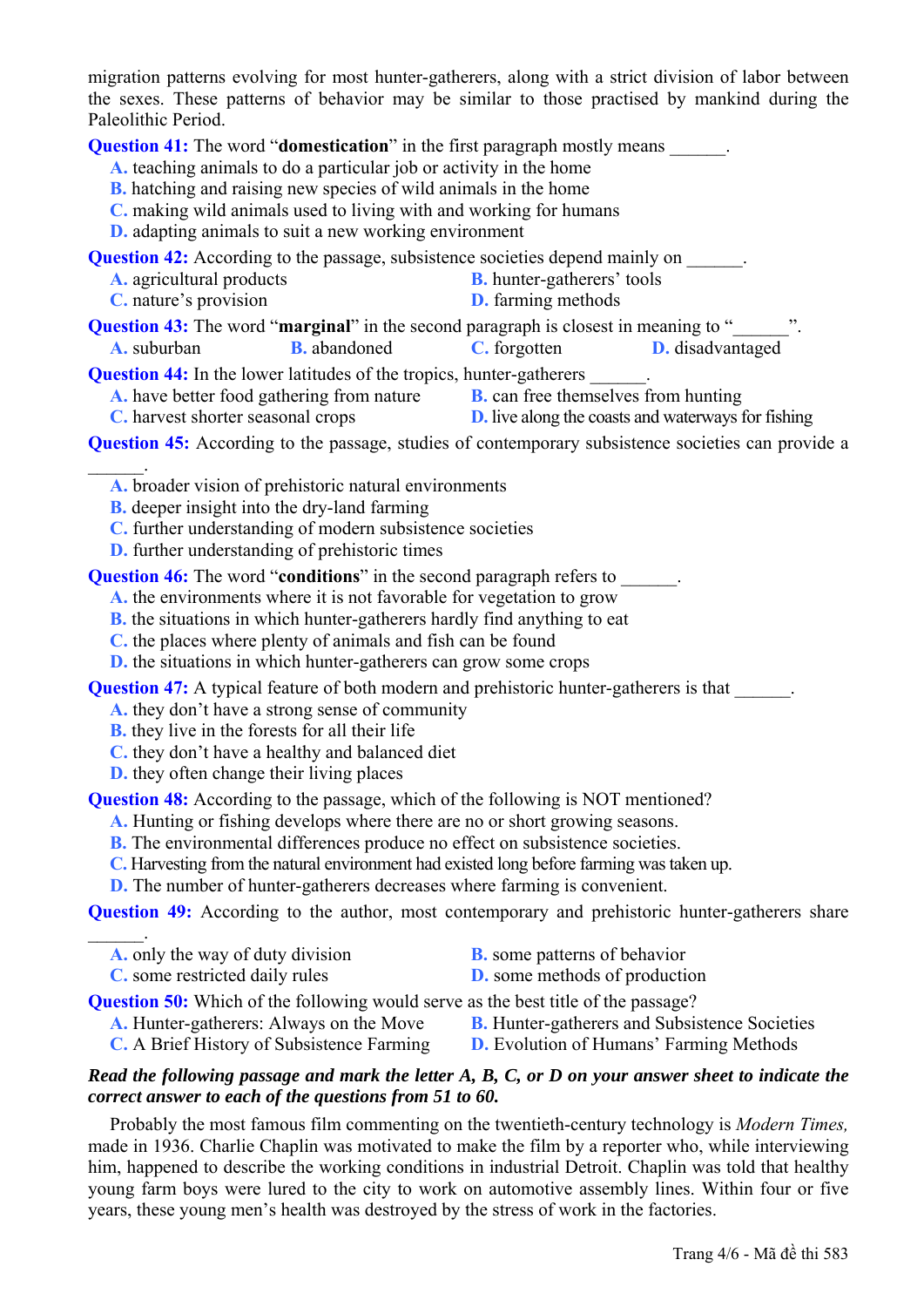The film opens with a shot of a mass of sheep making their way down a crowded ramp.

Abruptly, the film shifts to a scene of factory workers **jostling one another** on their way to a factory. However, the rather bitter note of criticism in the implied comparison is not sustained. It is replaced by a gentle note of satire. Chaplin prefers to entertain rather than lecture.

Scenes of factory interiors account for only about one-third of *Modern Times*, but they contain some of the most pointed social commentary as well as the most comic situations. No one who has seen the film can ever forget Chaplin **vainly** trying to keep pace with the fast-moving conveyor belt, almost losing his mind in the process. Another popular scene involves an automatic feeding machine brought to the assembly line so that workers need not interrupt their labor to eat. The feeding machine malfunctions, hurling food at Chaplin, who is strapped in his position on the assembly line and cannot escape. **This** serves to illustrate people's utter helplessness in the face of machines that are meant to serve their basic needs.

Clearly, *Modern Times* has its faults, but it remains the best film treating technology within a social context. It does not offer a radical social message, but it does accurately reflect the sentiment of many who feel they are victims of an over-mechanised world.

| <b>Question 51:</b> According to the passage, Chaplin got the idea for <i>Modern Times</i> from ______.                                                                                                                                                                                                                                                                                                                             |                      |                                                                                                      |                       |  |  |
|-------------------------------------------------------------------------------------------------------------------------------------------------------------------------------------------------------------------------------------------------------------------------------------------------------------------------------------------------------------------------------------------------------------------------------------|----------------------|------------------------------------------------------------------------------------------------------|-----------------------|--|--|
| A. a conversation                                                                                                                                                                                                                                                                                                                                                                                                                   | <b>B.</b> fieldwork  | $\mathbf C$ a movie                                                                                  | <b>D.</b> a newspaper |  |  |
| <b>Question 52:</b> The young farm boys went to the city because they were _______.                                                                                                                                                                                                                                                                                                                                                 |                      |                                                                                                      |                       |  |  |
| <b>A.</b> attracted by the prospect of a better life <b>B.</b> driven out of their sheep farm                                                                                                                                                                                                                                                                                                                                       |                      |                                                                                                      |                       |  |  |
| C. promised better accommodation                                                                                                                                                                                                                                                                                                                                                                                                    |                      | <b>D.</b> forced to leave their sheep farm                                                           |                       |  |  |
| <b>Question 53:</b> The phrase "jostling one another" in the third paragraph is closest in meaning to                                                                                                                                                                                                                                                                                                                               |                      |                                                                                                      |                       |  |  |
| A. hurrying up together                                                                                                                                                                                                                                                                                                                                                                                                             |                      | <b>B.</b> jogging side by side                                                                       |                       |  |  |
| <b>C</b> . running against each other                                                                                                                                                                                                                                                                                                                                                                                               |                      | <b>D.</b> pushing one another                                                                        |                       |  |  |
| <b>Question 54:</b> According to the passage, the opening scene of the film is intended _______.<br><b>A.</b> to introduce the main characters of the film $\overline{B}$ , to produce a tacit association<br>$C$ to give the setting for the entire plot later $D$ , to reveal the situation of the factory workers                                                                                                                |                      |                                                                                                      |                       |  |  |
| <b>Question 55:</b> The word "vainly" in the fourth paragraph is closest in meaning to "                                                                                                                                                                                                                                                                                                                                            |                      |                                                                                                      |                       |  |  |
| <b>A.</b> recklessly                                                                                                                                                                                                                                                                                                                                                                                                                | <b>B.</b> carelessly | <b>C.</b> hopelessly <b>D.</b> effortlessly                                                          |                       |  |  |
| <b>Question 56:</b> The word "This" in the fourth paragraph refers to ______.<br>A, the situation of young workers in a factory<br><b>B.</b> the scene of the malfunction of the feeding machine<br>C, the malfunction of the twentieth-century technology<br><b>D.</b> the scene of an assembly line in operation                                                                                                                  |                      |                                                                                                      |                       |  |  |
| <b>Question 57:</b> According to the author, about two-thirds of Modern Times ______.                                                                                                                                                                                                                                                                                                                                               |                      |                                                                                                      |                       |  |  |
| A. entertains the audience most                                                                                                                                                                                                                                                                                                                                                                                                     |                      | <b>B.</b> is rather discouraging                                                                     |                       |  |  |
| C. was shot outside a factory                                                                                                                                                                                                                                                                                                                                                                                                       |                      | <b>D.</b> is more critical than the rest                                                             |                       |  |  |
| <b>Question 58:</b> The author refers to all of the following notions to describe <i>Modern Times</i> EXCEPT                                                                                                                                                                                                                                                                                                                        |                      |                                                                                                      |                       |  |  |
| A. satire                                                                                                                                                                                                                                                                                                                                                                                                                           | <b>B.</b> criticism  | <b>C.</b> entertainment <b>D.</b> revolution                                                         |                       |  |  |
| <b>Question 59:</b> Which of the following statements is NOT true according to the passage?<br>A. In <i>Modern Times</i> , the factory workers' basic needs are well met.<br><b>B.</b> Modern Times depicts the over-mechanised world from a social viewpoint.<br>C. The working conditions in the car factories of the 1930s were very stressful.<br><b>D.</b> The author does not consider <i>Modern Times</i> as a perfect film. |                      |                                                                                                      |                       |  |  |
| <b>Question 60:</b> The passage was written to ______<br>A. explain Chaplin's style of acting<br>C. criticize the factory system of the 1930s                                                                                                                                                                                                                                                                                       |                      | <b>B.</b> review one of Chaplin's popular films<br><b>D.</b> discuss the disadvantages of technology |                       |  |  |
| Mark the letter $A, B, C, or D$ on your answer sheet to indicate the word that differs from the rest in                                                                                                                                                                                                                                                                                                                             |                      |                                                                                                      |                       |  |  |
| the position of the main stress in each of the following questions.                                                                                                                                                                                                                                                                                                                                                                 |                      |                                                                                                      |                       |  |  |
| <b>Question 61: A. protect</b>                                                                                                                                                                                                                                                                                                                                                                                                      | <b>B.</b> settle     | C. relate                                                                                            | <b>D.</b> compose     |  |  |